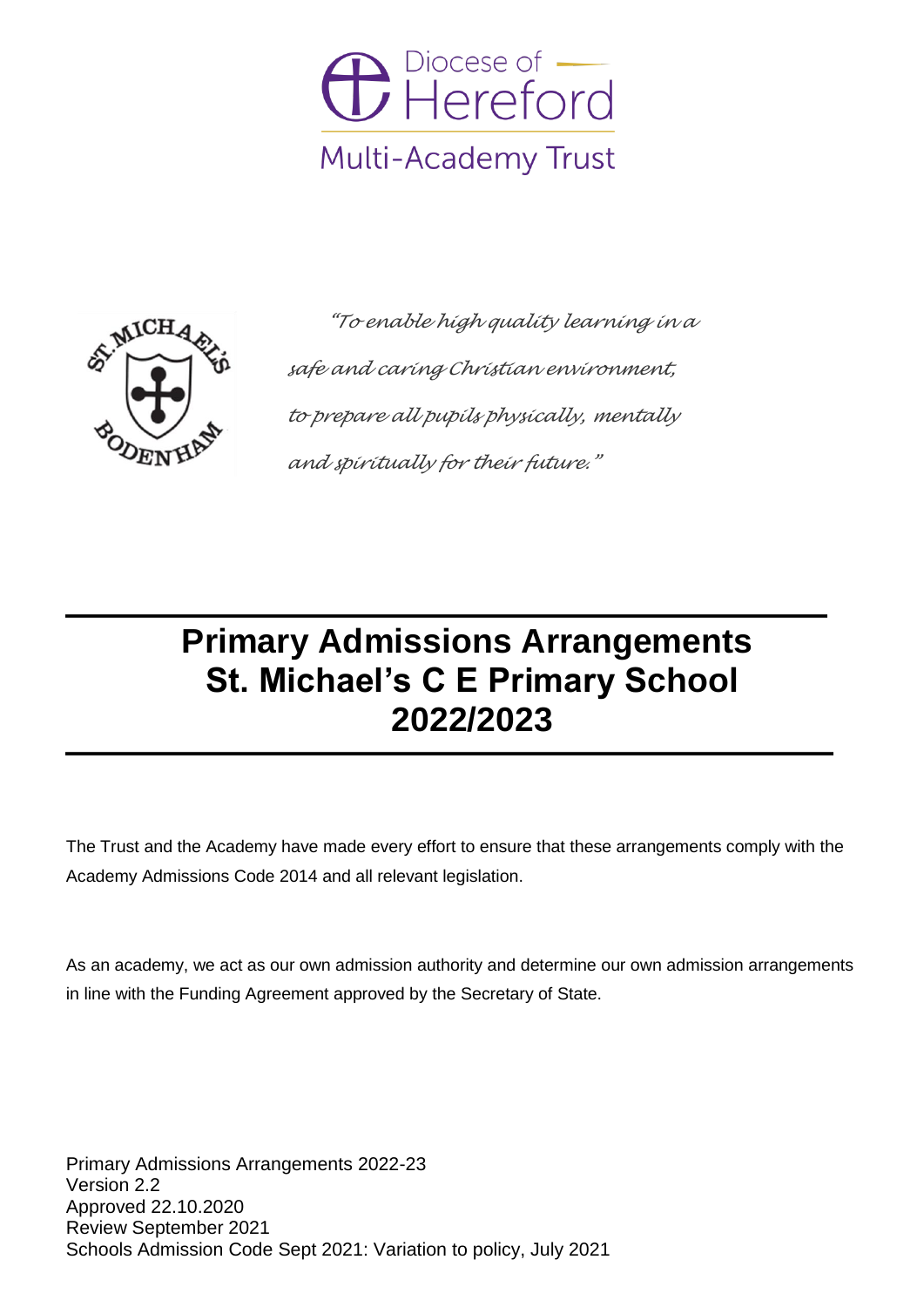## **Admission arrangements to the Reception Year in September 2022-23**

At our school, pupils are normally admitted at the beginning of the academic year (1 September - 31 August) in which they reach their fifth birthday. Parents whose children were born between 1 September 2017 and 31 August 2018 may apply for them to be admitted to the Reception Year in September 2022. There are 15 places available. Our policy is not to offer admission in September 2022 to children who were born on or after 1 September 2018.

Parents of a child whose fifth birthday falls between 1 September 2022 and 31 March 2023 may request that their child is not admitted until later in the academic year 2022/23 (no later than the term [using three term year] after the child's fifth birthday, when s/he reaches compulsory academy age). The school will hold any deferred place for the child, although, in the majority of cases, we find that children benefit from starting at the beginning of the academic year, rather than part way through it.

For children whose fifth birthday falls between 1 April 2023 and 31 August 2023 (summer-born children), parents who do not wish them to start at the school in academic year 2022 - 23, but to be admitted to the Reception Year in September 2023, should proceed as follows. They should apply at the usual time for a place in September 2022, together with a written request that the child is admitted outside his or her normal age group to the Reception year in September 2023 $^{\scriptscriptstyle{(i)}}$ .

Until the child reaches compulsory school age, parents may also request that s/he attend part-time. In such cases, detailed arrangements should be discussed with the Head Teacher. At St. Michael's C E Primary School, 'part time' is understood to be either 5 mornings or 5 afternoons.

**Parents(ii) wishing to apply for the Reception [Foundation] Year in September 2022 must complete the common online application made through the local authority in whose area you live at the time of application. The online application must be submitted to that local authority no later than 15th January 2022 Applications received after this date will normally only be considered after all those received on or before the cut-off date Offers and refusals of places will be posted by Herefordshire local authority on 16 April 2022 or the published 'National Offer Day'**.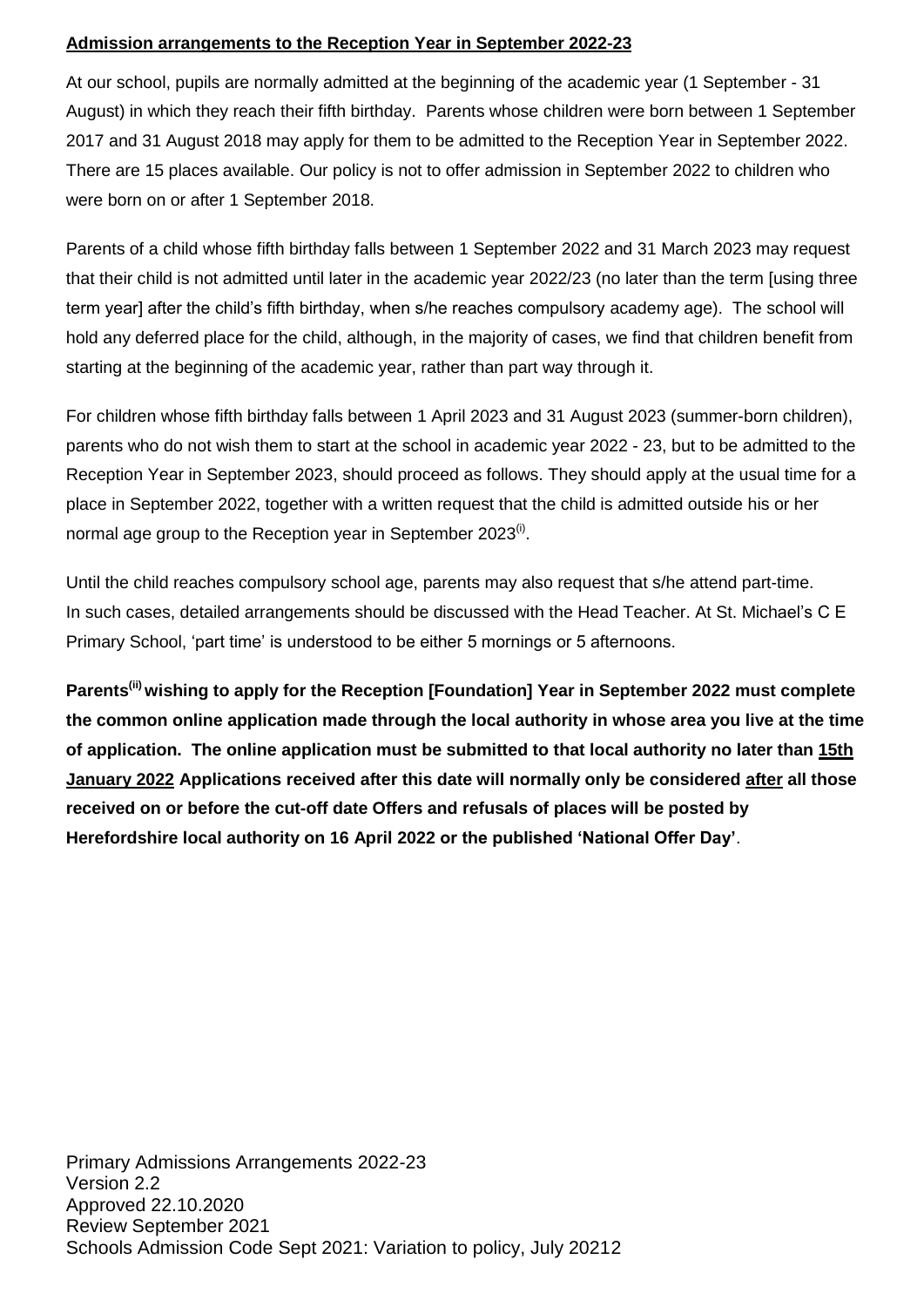#### **Over-subscription criteria**

Children with a Statement of Special Educational Need or with an Education, Health and Care (EHC) plan naming St. Michael's C E Primary School will always be offered places. If there is then greater demand for admission than there are places available, the following criteria will be applied in the order set out below:

- 1 'Looked after children' or children who were previously 'looked after' but immediately after being looked after became subject to an adoption, child arrangements, or special guardianship order 1 including those who appear to the admission authority, the Diocese of Hereford Multi- Academy Trust, to have been in state care outside of England and ceased to be in state care as a result of being adopted. Previously Looked-after children outside of England<sup>(iii)</sup>
- 2 Families who have exceptional medical<sup>(iv)</sup> or social needs that make it essential that their child attends St. Michael's C E Primary School rather than any other. These needs must be fully supported by written evidence from the appropriate professional person involved with the family.
- 3 Children of service personnel<sup>(v)</sup> with a confirmed posting to their area, or crown servants returning from overseas to live in that area
- 4 Children with a normal home address in the catchment area and with a sibling<sup>(vi)</sup> on the roll of the school at the time of application or whose parent has accepted an offer of a place at the school and who is expected still to be in attendance at the time of entry to the school.
- 5 Children with a normal home address<sup>(vii)</sup>in the catchment area
- 6 Children with a normal home address outside the catchment area and with a sibling on the roll of the school at the time of application or whose parent has accepted an offer of a place at the school and who is expected still to be in attendance at the time of entry to the school.
- 7 Other children.

**Note:** Proximity of the child's home, as measured by the straight line distance between the home and the school<sup>(viii)</sup> with those living nearer being accorded the higher priority, will serve to differentiate between children in criteria 1 to 6, should the need arise. In the event that two distance measurements are identical, the school will use random allocation to decide which child should be offered the place. The process will be conducted in the presence of a person independent of the school.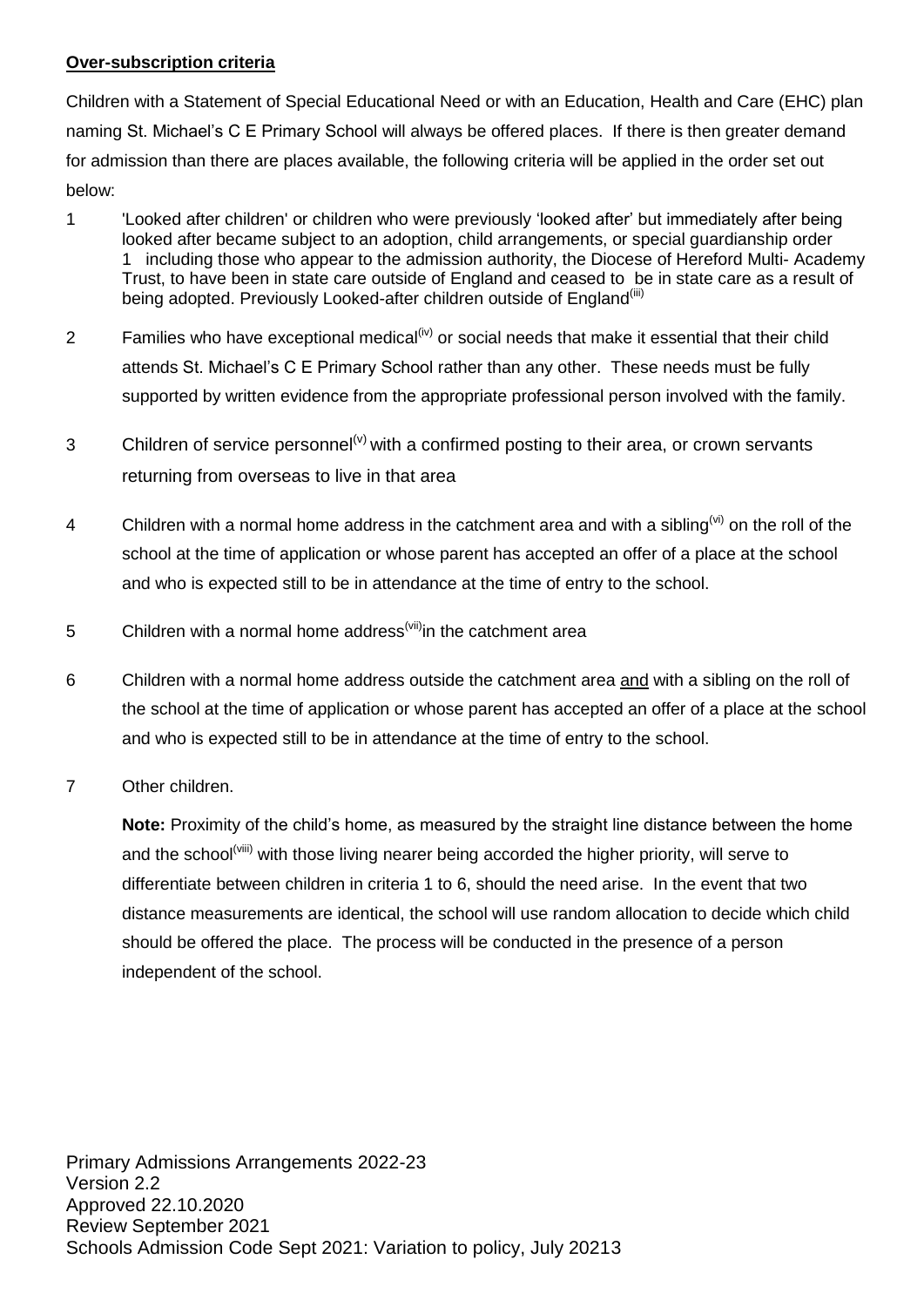#### **All Other Admissions**

Admission to the school during the academic year depends on whether or not there are places available. Year groups in Reception, Year 1 and Year 2 have 15 places; other year groups (Years 3 to 6) have 15 places. Applications must be made directly to the school on a form available from the school. Admissions outside the normal age group will be managed by the Local Academy Board of St. Michael's C E Primary School as indicated below.

- If there is a vacancy, and there is no child on the relevant waiting list with a higher priority (according to the over-subscription criteria 1-8 above), a place will be offered.
- In-year admissions, or admissions at the beginning of school years other than Reception, will only be considered by the Local Academy Board up to half a term [using the three-term year] in advance of the desired date for entry. For example, for entry in January, the application will not be considered until after the October half term break. St. Michael's C E Primary School does not have a normal point of entry to Year 3 – applications for entry at the beginning of Year 3 are treated as indicated in this section.

### **Admission outside normal age group**

Requests from parents for places outside a normal age group will be considered carefully, e.g. for those who have missed education due to ill health. Each case will be considered on its own merits and circumstances. However, such admissions will not normally be agreed without a consensus that to do so would be in the pupil's interests. It is recommended that parents discuss their wishes with the Head Teacher in advance of applying for a place. The governors may ask relevant professionals for their opinion on the case. It should be noted that if a place in the requested age group is refused, but one in the normal age group is offered, then there is no right of appeal.

#### **Waiting Lists**

The school maintains waiting lists for those children who are not offered a place, and the parents ask for the child's name to be added to the waiting list. The order of priority on the waiting list is the same as the list of criteria for over-subscription, and does not depend on the date on which an application is received. No account is taken of length of time on a waiting list. The school periodically seeks confirmation that parents wish a child to be kept on the waiting list.

#### **Multiple births**

In cases where there is one place available, and the next child on the list is a twin, triplet, etc., we would admit both twins (and all the children in the case of other multiple births) even if this meant exceeding the agreed admission number of 15 for Reception 2022/23 or the number of places in other year groups.

#### **Fair Access**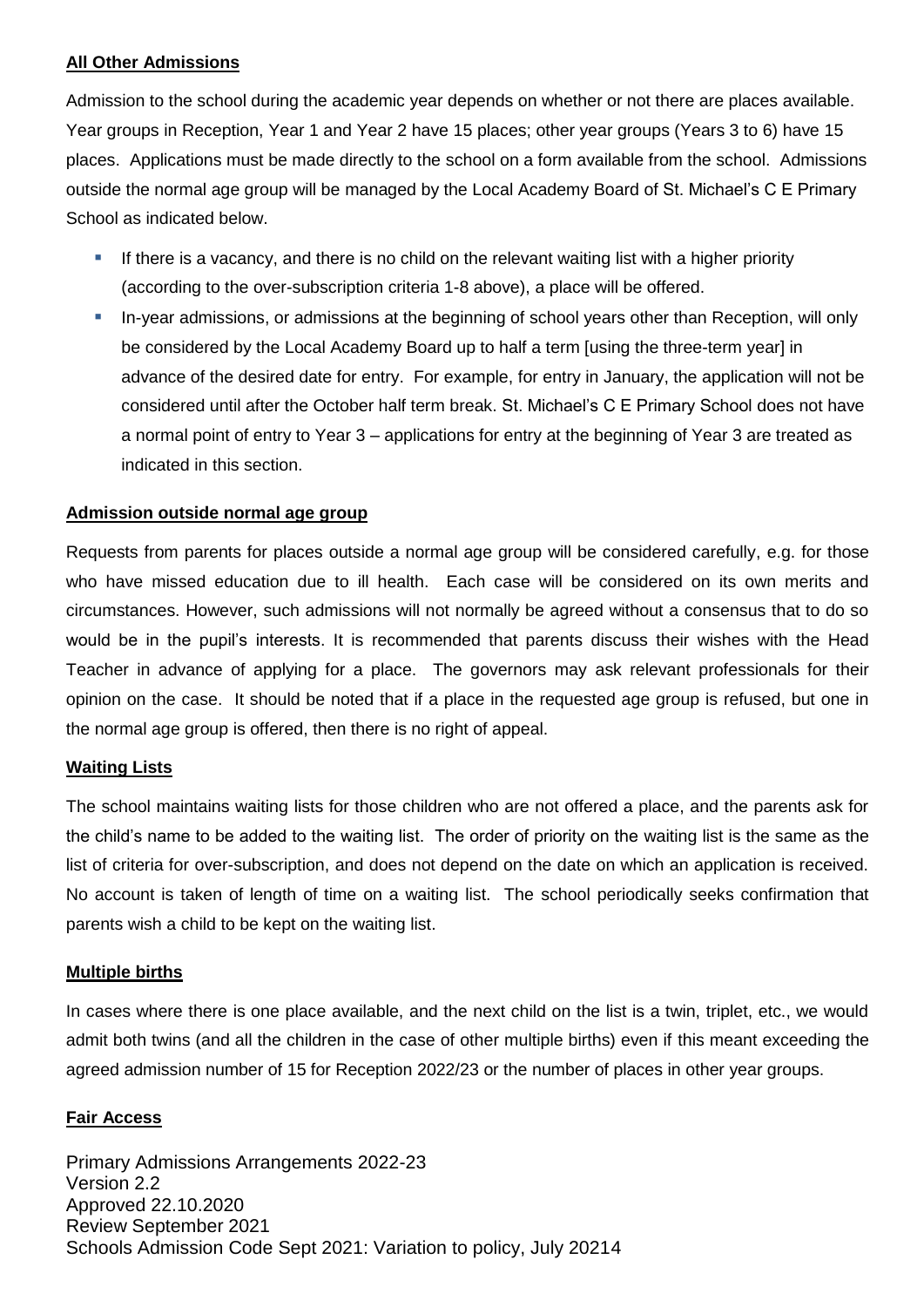The school participates in the Local Authority Fair Access Protocol. This covers, for example, children who have moved into our area after the normal admission round. Children qualifying under the Fair Access Protocol, where it operates may be offered a place even if there are no places available in the relevant year group and may take priority for admission over children on the waiting list.

#### **Appeals- Arrangements for appeals panels**

Parents will have the right of appeal to an Independent Appeal Panel if they are dissatisfied with an admission decision of the school. The Appeal Panel will be convened by an external independent body, on behalf of the Trust

The arrangements for Appeals will be in line with the School Admission Appeals Code published by the Department for Education (DFE), which means that parents will have 20 school days from national offer day in which to submit an appeal. Appeal hearings will be held within 40 schools days of the deadline for the lodging of appeals. The determination of the appeal panel will be made in accordance with the School Admission Appeals Code and is binding on all parties. The school will provide guidance for parents about how the appeals process will work and will provide parents with a named contact who can answer any enquiries they may have about the process.

Parents who wish their children to attend the school are most welcome to visit. Arrangements can be made through contacting Louise Layton, School Administrator, at the school.

#### **Monitoring, Evaluation and Review**

The Trust, in consultation with the Local Academy Board, will review this policy every year and assess its implementation and effectiveness. The policy will be promoted and implemented throughout the school.

#### **Further information**

Further information can be obtained from the school office.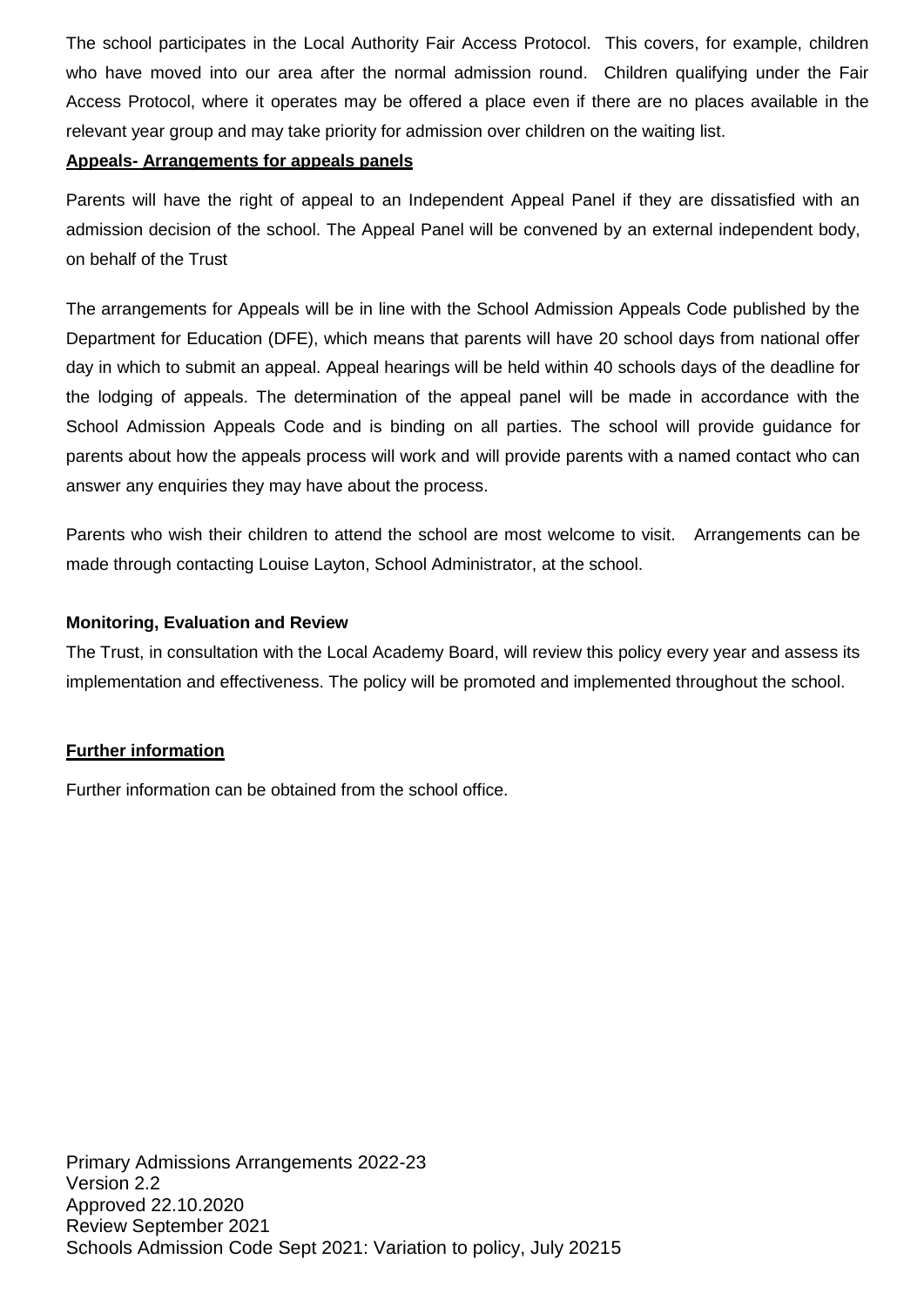#### **Appendix to the Admissions Policy**

(i) **Admissions outside the normal age group** - parents would need to provide strong supporting reasons for seeking a place outside the normal age group and should discuss the position with the Head Teacher as early as possible. If their request is agreed, and this should be clear before the national offer day, their application for the normal age group may be withdrawn before any place is offered and they should reapply in the normal way (no later than 15 January 2023) for a Reception place in September 2023.

If their request is refused, the parents must decide whether to wait for any offer of a place in September 2022 (NB it will still be subject to the over-subscription criteria below) or to withdraw their application and apply in the second half of the summer term 2022 for a Year 1 place in September 2023. Parents should be aware that the Year 1 group may have no vacancies, as it could be full with children transferring from the 2022-2023 Reception Year group.

- (ii) **"Parent"** is defined in law (The Education Act 1996) as either:
	- any person who has 'parental responsibility' (defined in the Children Act 1989) for the child or young person; or
	- any person who has care of the child or young person.

If you are in any doubt, please contact the school for advice.

- (iii) By a looked after child (iii) who is (a) in the care of the local authority or (b) being provided with accommodation by a local authority in the exercise of their social services functions (see the definition in Section 22(1) of the Children Act 1989)1 An adoption order is an order under the Adoption Act 1976 (see Section 12 adoption orders) and children who were adopted under the Adoption and Children Act 2002 (see Section 46 adoption orders). A 'child arrangements order' is an order settling the arrangements to be made as to the person with whom the child is to live under Section 8 of the Children Act 1989 as amended by Section14 of the Children and Families Act 2014.Section 14A of the Children Act 1989 defines a 'special guardianship order' as an order appointing one or more individuals to be a child's special guardian (or special guardians).
- (i) **When applying under criterion 2** (exceptional medical or social needs), you must include supporting evidence from an independent professional person who is aware of the situation and supports your reasons for preferring St. Michael's C E Primary School. This supporting evidence must clearly demonstrate why the school is the most suitable and must illustrate the difficulties that would be caused if your child had to attend another school. The person supplying the evidence should be a doctor, heath visitor, social worker, etc. who is aware of your child's or your own case. The school reserves the right to ask for further evidence or clarification where necessary and may seek the advice of appropriate educational professionals where necessary.
- (ii) **Children of Service Personnel;** admission authorities **must**: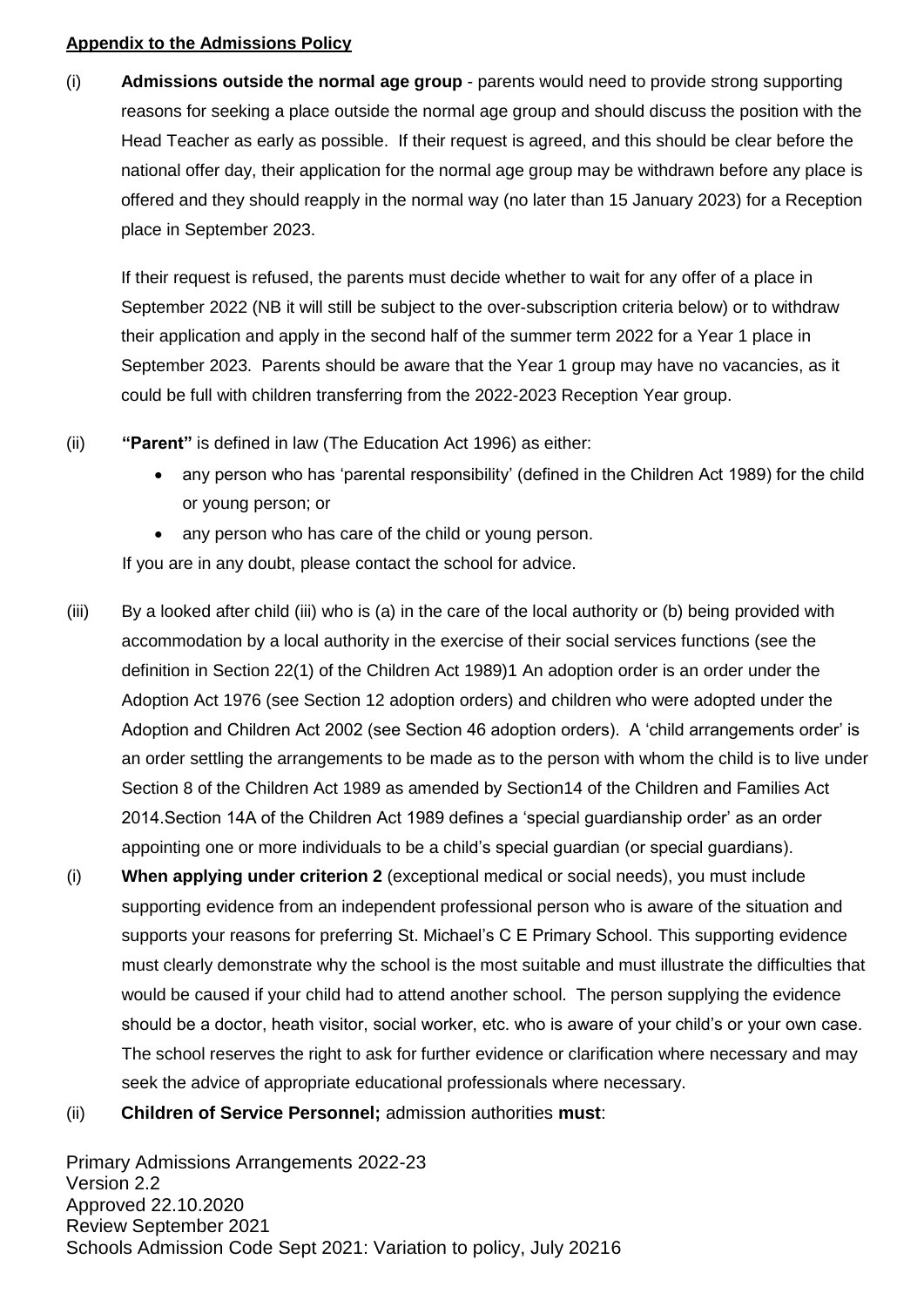- allocate a place in advance of the family arriving in the area provided the application is accompanied by an official letter that declares a relocation date and a Unit postal address or quartering area address.
- when considering the application against their oversubscription criteria, this **must** include accepting a Unit postal address or quartering area address for a service child. Admission authorities **must not** refuse a service child a place because the family does not currently live in the area, or reserve blocks of places for these children; This is in accordance with Paragraph 2.18 of the Schools Admissions Code.
- (iii) **By sibling** we mean a brother or sister, half brother or sister, adopted brother or sister, step brother or sister, or the child of the parent's/carer's partner where the child for whom the school place is sought is living in the same family unit at the same address as that sibling. It is helpful if parents make it clear on the application form where the sibling has a different family name. Where there is more than one sibling at the school, only the youngest should be listed on the application form.
- (iv) **By normal home address**, we mean the child's home address. This must be where the parent or legal carer of the child lives with the child unless it is proved that the child is resident elsewhere with someone else who has legal care and control of the child. The address should be a residential property that is owned, leased or rented by the child's parent/s or person with legal care and control of the child. The school will require to see a Council Tax statement or utility bill dated within the last 3 months showing that you correctly live at this address

If parents are moving house, the school will ask for evidence of the move before considering any application for a place. Documentary evidence in the form of a solicitor's letter to confirm exchange of contracts, or a rental agreement for at least a period of six months will be required (Armed Forces personnel are exempt). If you are returning from elsewhere, to live in a home that you own, we will require evidence to show that you have returned. We will also ask for evidence that any previous house owned has been sold or is being sold. We would not accept an address where the one given is that of a second home with the main home being elsewhere. If there are two or more homes, we will check which is the main home, and may refuse to base an allocation of a place on an address, which might be considered only temporary. Nor would we accept an address where the child was resident other than with a parent or carer unless this was part of a fostering or formal care arrangement. We would not normally accept an address where only part of a family had moved, unless connected with a divorce or permanent separation arrangement, in which case we would require proof

Primary Admissions Arrangements 2022-23 Version 2.2 Approved 22.10.2020 Review September 2021 Schools Admission Code Sept 2021: Variation to policy, July 20217 To avoid doubt, where a child lives with parents with shared responsibility, each for part of a week or month, the address where the child lives will be determined having regard to a joint declaration from the parents stating the exact pattern of residence. If the residence is not split equally, then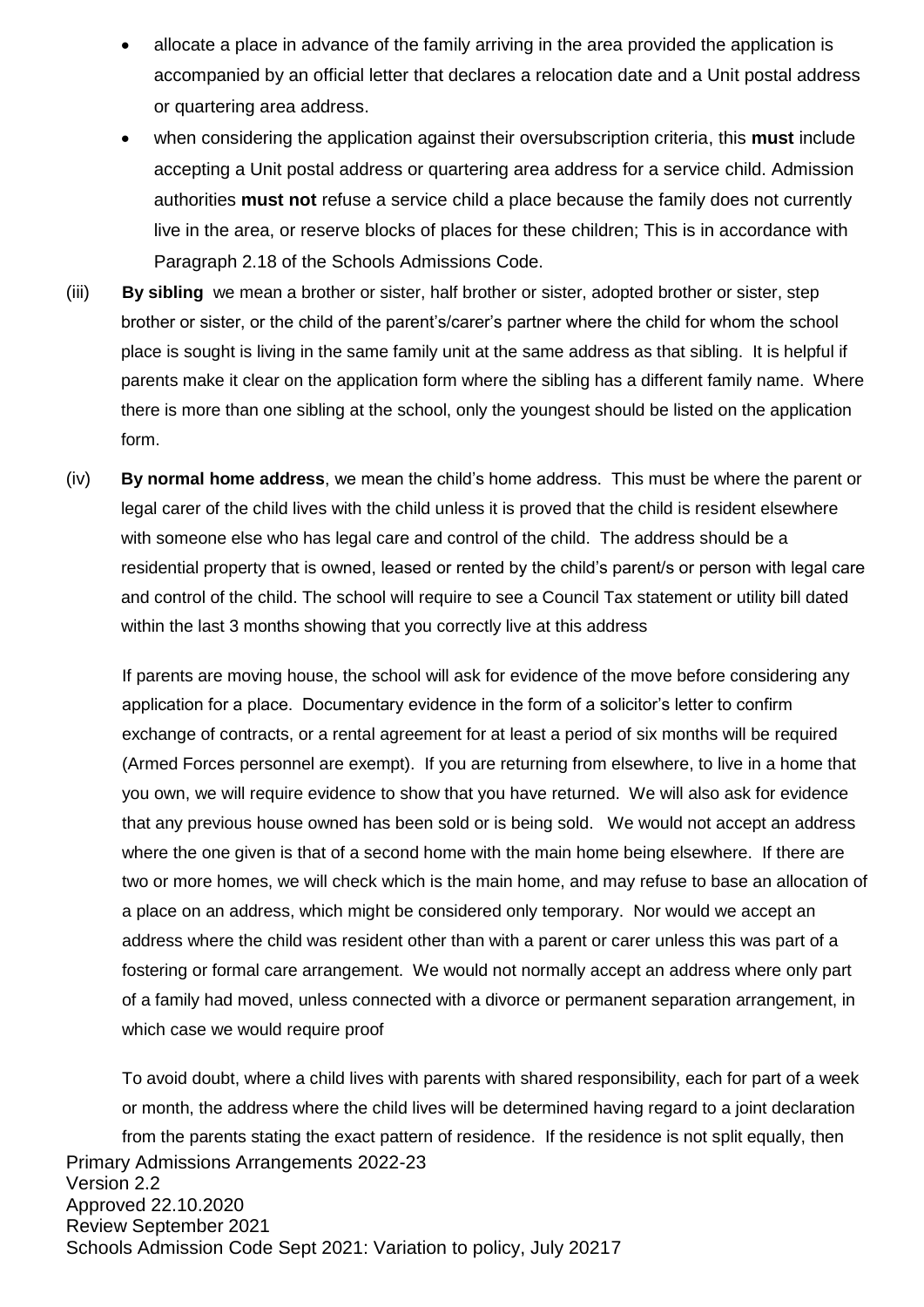the relevant address used will be that at which we are satisfied that the child spends the majority of the school week. Where there is an equal split or there is any doubt about residence, we will make the judgment about which address to use for the purpose of determining whether or not to offer a place. We will take into account, for example, the following:

- **any legal documentation confirming residence**
- the pattern of the residence
- the period of time over which the current arrangement has been in place
- confirmation from any previous school of the contact details and home address supplied to it by the parents
- where the child is registered with his/her GP
- **a** any other evidence the parents may supply to verify the position.

We may ask for evidence of the normal home address in the form of a recent bill. This could be, for example, the most recent Council Tax bill, utility bill no more than three months old, a current TV licence, buildings and contents insurance, mortgage statement or rent book, which shows the address concerned. Parents who are unable to provide this evidence should contact the school to discuss what evidence might be acceptable. If it becomes clear or if there is any doubt that the parents and child are not living at the address given on the application form, the school may seek further evidence. The school works closely with the Local Authority to ensure that places are not obtained at the school on the basis of false addresses, and, in cases of doubt, will take steps to verify the information provided. If a place at the school is offered, and it later becomes clear that the offer was made on fraudulent or misleading information (e.g. a false claim to living in the catchment area), and the school has denied a place to a child with a stronger claim, the school will withdraw the offer of a place. The offer can also be withdrawn even after the child has started at the school.

We regard a child's home address to be where he or she sleeps for the majority of the school week (Monday to Friday). We may ask to see official documentation, such as a child benefit book or medical card if there are reasons why a child does not live at his or her parent's address. For example, if he or she is resident with a grandparent, this needs to be made clear on the application form. If such arrangements are not declared or a relative's address is used on the application, we may consider that a false declaration has been made, and withdraw the offer of a place. Childcare arrangements are **not** sufficient reason for listing another address.

If parents move house after the application has been made, but before any offer of a place has been made, the home Local Authority must be informed.